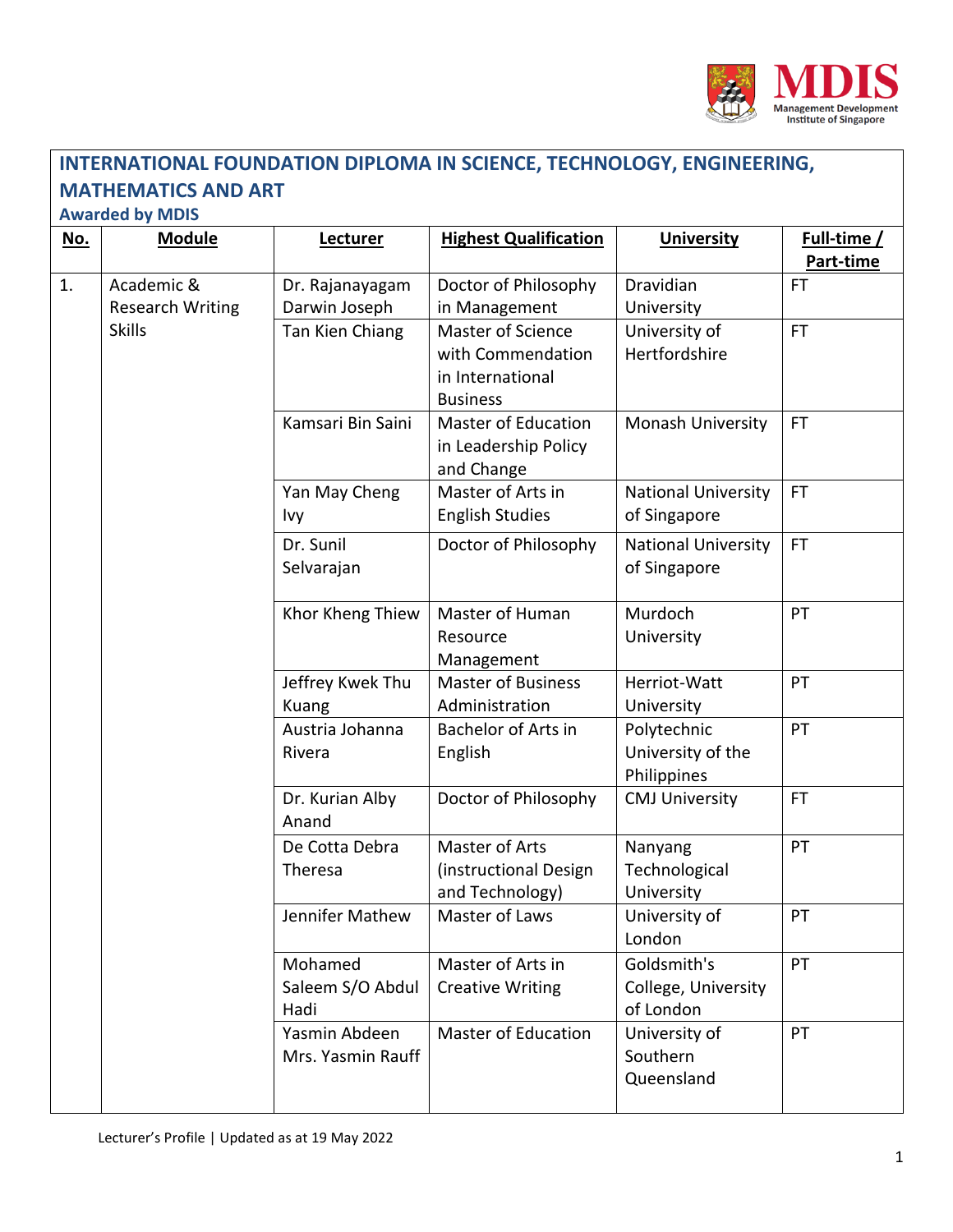

| 2. | <b>Behavioural Models</b><br>in Psychology | Dr. Amir Singh                            | Doctor of Science in<br>Psychology                                         | Atlantic<br>International<br>University      | <b>FT</b> |
|----|--------------------------------------------|-------------------------------------------|----------------------------------------------------------------------------|----------------------------------------------|-----------|
|    |                                            | Dr. Sunil<br>Selvarajan                   | Doctor of Philosophy                                                       | <b>National University</b><br>of Singapore   | <b>FT</b> |
|    |                                            | Anil Singh Sona                           | Master of Social<br><b>Sciences</b>                                        | <b>National University</b><br>of Singapore   | PT        |
|    |                                            | Mala Chandra<br>Shekhar Khare             | Master of Social<br>Science (Counselling)                                  | <b>Edith Cowan</b><br>University             | PT        |
|    |                                            | Yeo Peck Tiang<br>Joanna<br>(Yang Bizhen) | Master of Social<br>Sciences                                               | <b>National University</b><br>of Singapore   | PT        |
|    |                                            | Howard Choy Din<br>Shen                   | <b>Bachelor of Social</b><br>Sciences with<br>Honours                      | <b>National University</b><br>of Singapore   | PT        |
|    |                                            | Lim Kit Kwan                              | Master of Arts in<br><b>Applied Psychology</b>                             | Nanyang<br>Technological<br>University       | PT        |
|    |                                            | Dr. Lim Kok<br>Kwang                      | Doctor of Philosophy                                                       | University of<br>Tennessee                   | PT        |
| 3. | Capstone Project                           | Abdul Raoof S/O<br>Abdul Majeed           | Bachelor of Science in<br><b>Business</b><br>Administration<br>(Marketing) | University of Wales                          | PT        |
|    |                                            | Ace Chia Xie<br>Jieying                   | <b>Bachelor of Design</b>                                                  | Raffles College of<br>Design and<br>Commerce | PT        |
|    |                                            | Xu Renchao                                | <b>Bachelor of Arts with</b><br>First Class Honours in<br>Fashion          | University of<br>Northumbria at<br>Newcastle | <b>FT</b> |
|    |                                            | Dr. Amir Singh                            | Doctor of Science in<br>Psychology                                         | Atlantic<br>International<br>University      | <b>FT</b> |
|    |                                            | Dr. Sunil<br>Selvarajan                   | Doctor of Philosophy                                                       | <b>National University</b><br>of Singapore   | FT.       |
|    |                                            | Dr. Chua Lian<br>Choon                    | Doctor of Philosophy                                                       | University of South<br>Wales                 | <b>FT</b> |
|    |                                            | Anil Singh Sona                           | Master of Social<br><b>Sciences</b>                                        | <b>National University</b><br>of Singapore   | PT        |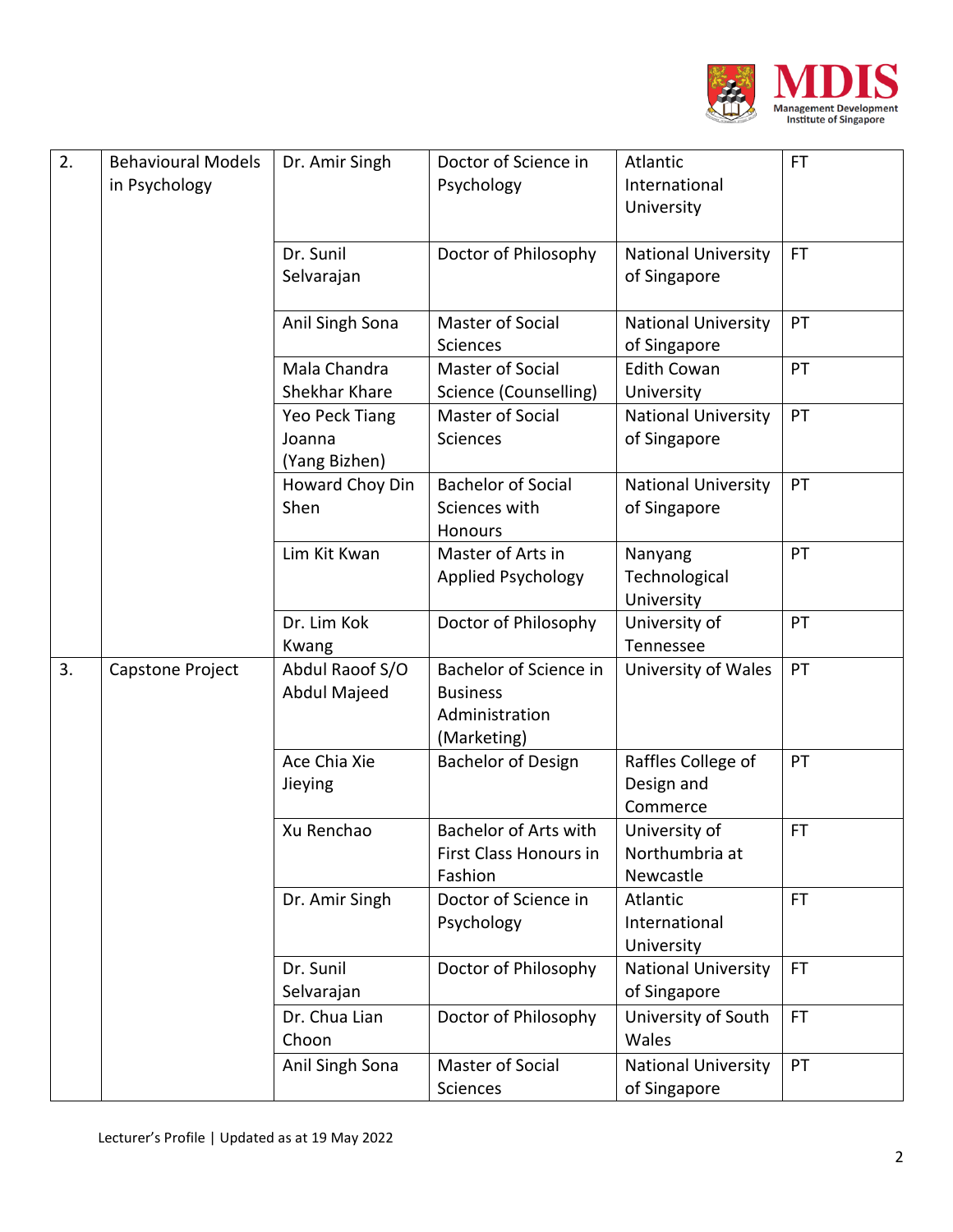

|  | Yeo Peck Tiang      | Master of Social             | <b>National University</b> | PT        |
|--|---------------------|------------------------------|----------------------------|-----------|
|  | Joanna              | Sciences                     | of Singapore               |           |
|  | (Yang Bizhen)       |                              |                            |           |
|  | Chung Cheng         | Master of Science in         | The City University,       | PT        |
|  | Pong                | <b>Business Systems</b>      | London                     |           |
|  |                     | Analysis and Design          |                            |           |
|  | Deepthi Yerrama     | <b>Master of Technology</b>  | Jawaharlal Nehru           | PT        |
|  | Reddy               | in Electrical Power          | Technological              |           |
|  |                     | Engineering                  | University                 |           |
|  | Goh Chye Yeow       | Degree of Master of          | Queen Margaret             | <b>FT</b> |
|  |                     | <b>Business</b>              | University                 |           |
|  |                     | Administration in            |                            |           |
|  |                     | Hospitality                  |                            |           |
|  |                     | Management                   |                            |           |
|  | Isaac Joshua        | <b>MBA</b> in Hospitality    | European                   | <b>FT</b> |
|  |                     | Management                   | University                 |           |
|  | Jailani Bin A Bakar | Master of Philosophy         | University of              | PT        |
|  |                     | (Taught) in Media &          | Glasgow                    |           |
|  |                     | Culture                      |                            |           |
|  | Zhu Zicheng         | Graduate Diploma in          | University of the          | PT        |
|  |                     | <b>Fashion Design</b>        | Arts London                |           |
|  |                     | Technology                   |                            |           |
|  | Koh Thong Boon      | <b>Master of Engineering</b> | Nanyang                    | PT        |
|  | (Xu Tongwen)        |                              | Technological              |           |
|  |                     |                              | University                 |           |
|  | Kum Yee Lum         | Degree of Master of          | Nanyang                    | PT        |
|  | (Gan Yulin)         | Science                      | Technological              |           |
|  |                     | (Environmental               | University                 |           |
|  |                     | Engineering)                 |                            |           |
|  | Dr. Kurian Alby     | Doctor of Philosophy         | <b>CMJ University</b>      | <b>FT</b> |
|  | Anand               |                              |                            |           |
|  | Lai Yanru           | <b>Bachelor of Arts with</b> | University of East         | PT        |
|  |                     | <b>First Class Honours</b>   | London                     |           |
|  | Lawrence Lai Chin   | <b>Master of Business</b>    | <b>Pittsburg State</b>     | FT.       |
|  | Loong               | Administration               | University                 |           |
|  | Lim Kian Lye        | Master of Arts               | Macquarie                  | PT        |
|  |                     |                              | University                 |           |
|  | Mahadevan           | <b>Bachelor of Laws</b>      | University of              | PT        |
|  | Lukshumayeh         |                              | London                     |           |
|  | Mariani Binte       | Master of Science            | Nanyang                    | PT        |
|  | Yahya               | (International               | Technological              |           |
|  |                     | Relations)                   | University                 |           |
|  |                     |                              |                            |           |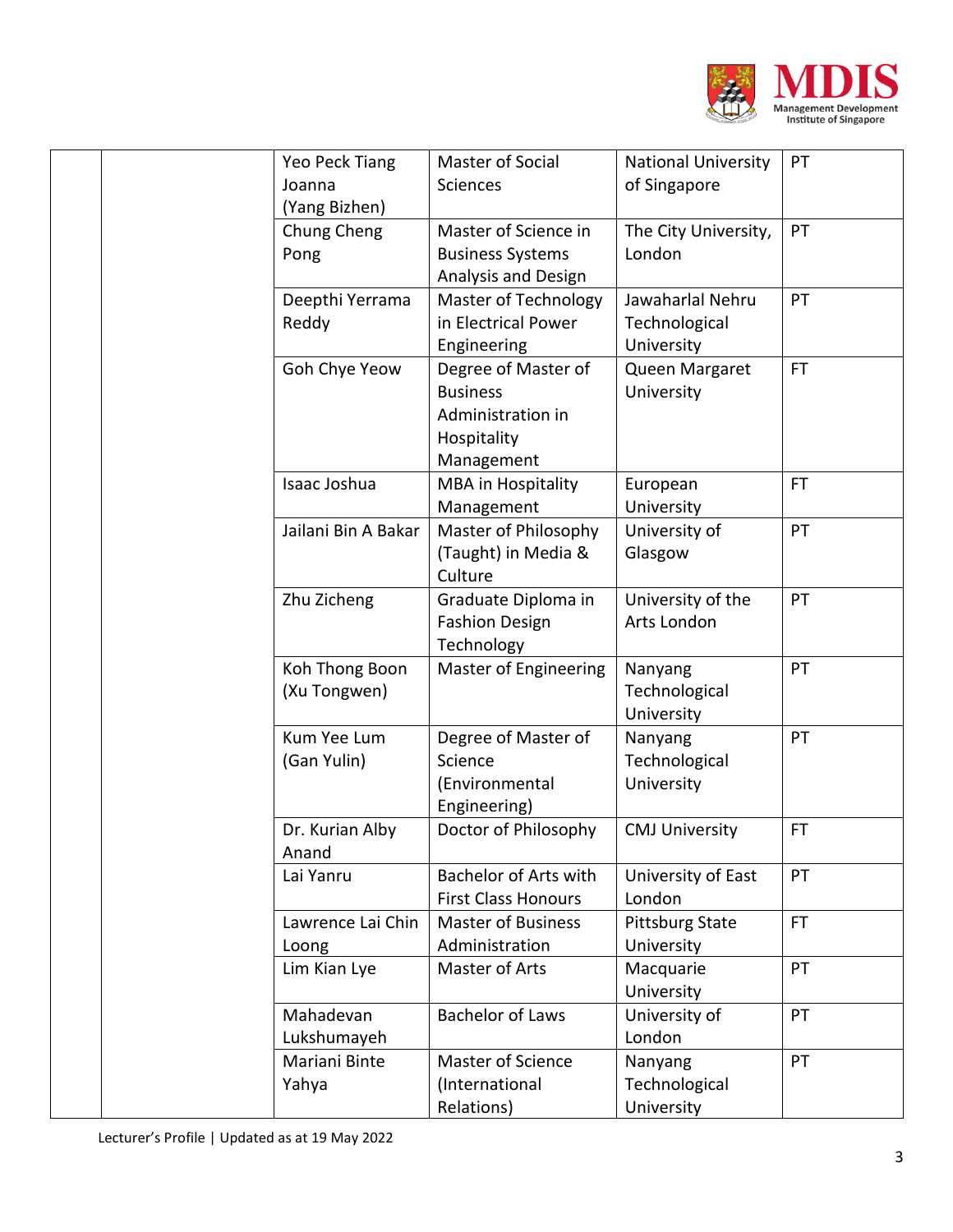

|  | Marina Binte    | <b>Master of Business</b>   | <b>IMI University</b>      | FT.       |
|--|-----------------|-----------------------------|----------------------------|-----------|
|  | Abdul Rahim     | Administration in           | Centre                     |           |
|  |                 | International               | <b>International Hotel</b> |           |
|  |                 | Hospitality                 | Management                 |           |
|  |                 | Management                  | Institute                  |           |
|  |                 |                             | Switzerland                |           |
|  | Muhd Fuadi Bin  | Master of Design in         | Swinburne                  | <b>FT</b> |
|  | Rahmat          | Multimedia Design           | University of              |           |
|  |                 |                             | Technology                 |           |
|  | Dr. Rajanayagam | Doctor of Philosophy        | Dravidian                  | <b>FT</b> |
|  | Darwin Joseph   | in Management               | University                 |           |
|  | Shalini Nikhil  | Master of                   | University of              | PT        |
|  | Matani          | <b>Management Studies</b>   | Bombay (now                |           |
|  |                 |                             | known as                   |           |
|  |                 |                             | University of              |           |
|  |                 |                             | Mumbai)                    |           |
|  | Dr. Sunesh      | Doctor of Philosophy        | University of Pune         | <b>FT</b> |
|  | Keecheril       | (Microbiology)              |                            |           |
|  | Augustine       |                             |                            |           |
|  | Tan Kien Chiang | <b>Master of Science</b>    | University of              | <b>FT</b> |
|  |                 | with Commendation           | Hertfordshire              |           |
|  |                 | in International            |                            |           |
|  |                 | <b>Business</b>             |                            |           |
|  | Toh Kheng Huat, | Degree of Master of         | Nanyang                    | PT        |
|  | Dennis (Zhuo    | <b>Mass Communication</b>   | Technological              |           |
|  | Qingfa, Dennis) |                             | University                 |           |
|  | Vaithilingam    | <b>Bachelor</b> of          | Bangalore                  | PT        |
|  | Malarkodi       | Engineering in              | University                 |           |
|  |                 | Telecommunication           |                            |           |
|  | Zhang Zhuomin   | Degree of Master of         | <b>National University</b> | PT        |
|  |                 | Science (Electrical         | of Singapore               |           |
|  |                 | Engineering)                |                            |           |
|  | Howard Choy Din | <b>Bachelor of Social</b>   | <b>National University</b> | PT        |
|  | Shen            | Sciences with               | of Singapore               |           |
|  |                 | Honours                     |                            |           |
|  | Yeo Chun Wei    | Bachelor of Arts in         | University of              | PT        |
|  | (Yao Junwei)    | <b>Fashion Design</b>       | Huddersfield               |           |
|  | Goh Ming Hui    | <b>Master of Technology</b> | <b>National University</b> | PT        |
|  | (Wu Ming Hui)   | in Knowledge                | of Singapore               |           |
|  |                 | Engineering                 |                            |           |
|  |                 |                             |                            |           |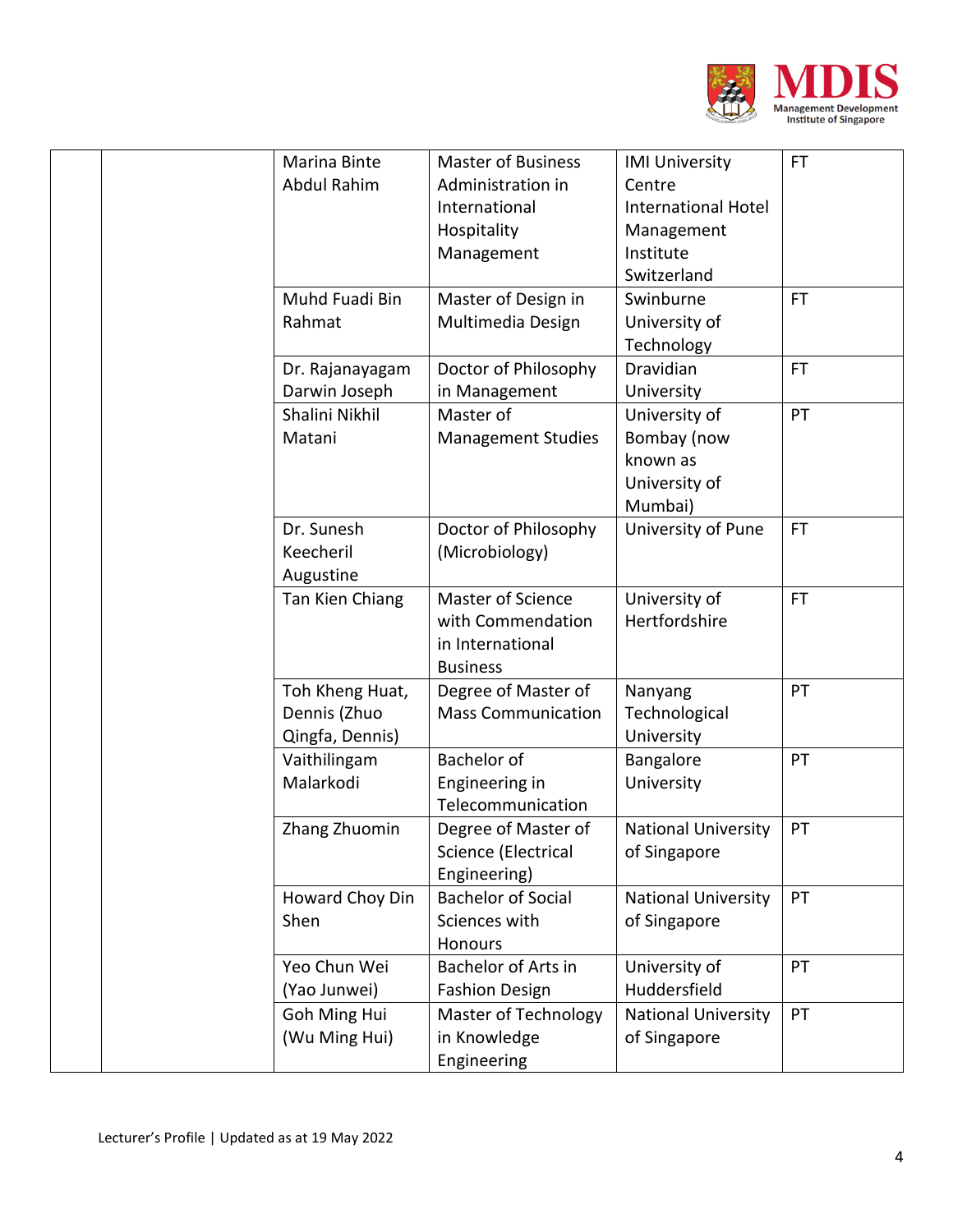

|    |                                                              | Hou Cheng Yu                                           | Bachelor of Arts in<br>Education                                   | Nanyang<br>Technological<br>University                               | PT        |
|----|--------------------------------------------------------------|--------------------------------------------------------|--------------------------------------------------------------------|----------------------------------------------------------------------|-----------|
|    |                                                              | Wong Wai King,<br>Gerald                               | Bachelor of Arts with<br>First Class Honours in<br>Arts Management | Goldsmith's<br>College, University<br>of London                      | PT        |
|    |                                                              | Loh Sok Mun<br>Claire (Luo<br>ShuMin)                  | <b>Bachelor of Laws</b>                                            | University of<br>London                                              | PT        |
|    |                                                              | Steffie Setiawan                                       | <b>Bachelor of Design</b>                                          | Raffles College of<br>Design and<br>Commerce                         | PT        |
|    |                                                              | <b>Mohamed Yatim</b><br>Bin Abdul Ghani                | Master of Science<br>Computer and<br><b>Information Networks</b>   | University of Essex                                                  | PT        |
| 4. | Effective<br>Communication and<br><b>Presentation Skills</b> | Ang Hui Ling,<br>Jelaine<br>(Hong Huiling,<br>Jelaine) | <b>Master of Mass</b><br>Communication                             | Nanyang<br>Technological<br>University                               | PT        |
|    |                                                              | Dr. Chua Lian<br>Choon                                 | Doctor of Philosophy                                               | University of South<br>Wales                                         | <b>FT</b> |
|    |                                                              | Jailani Bin A Bakar                                    | Master of Philosophy<br>(Taught) in Media &<br>Culture             | University of<br>Glasgow                                             | PT        |
|    |                                                              | Toh Kheng Huat,<br>Dennis (Zhuo<br>Qingfa, Dennis)     | Degree of Master of<br><b>Mass Communication</b>                   | Nanyang<br>Technological<br>University                               | PT        |
|    |                                                              | Mariani Binte<br>Yahya                                 | Master of Science<br>(International<br>Relations)                  | Nanyang<br>Technological<br>University                               | PT        |
|    |                                                              | Kamsari Bin Saini                                      | <b>Master of Education</b><br>in Leadership Policy<br>and Change   | Monash University                                                    | <b>FT</b> |
|    |                                                              | Pereira Margaret                                       | Master of Arts                                                     | University of<br>Bombay (now<br>known as<br>University of<br>Mumbai) | <b>FT</b> |
|    |                                                              | Wong Mai Yun                                           | <b>Master of Mass</b><br>Communication                             | Nanyang<br>Technological<br>University                               | PT        |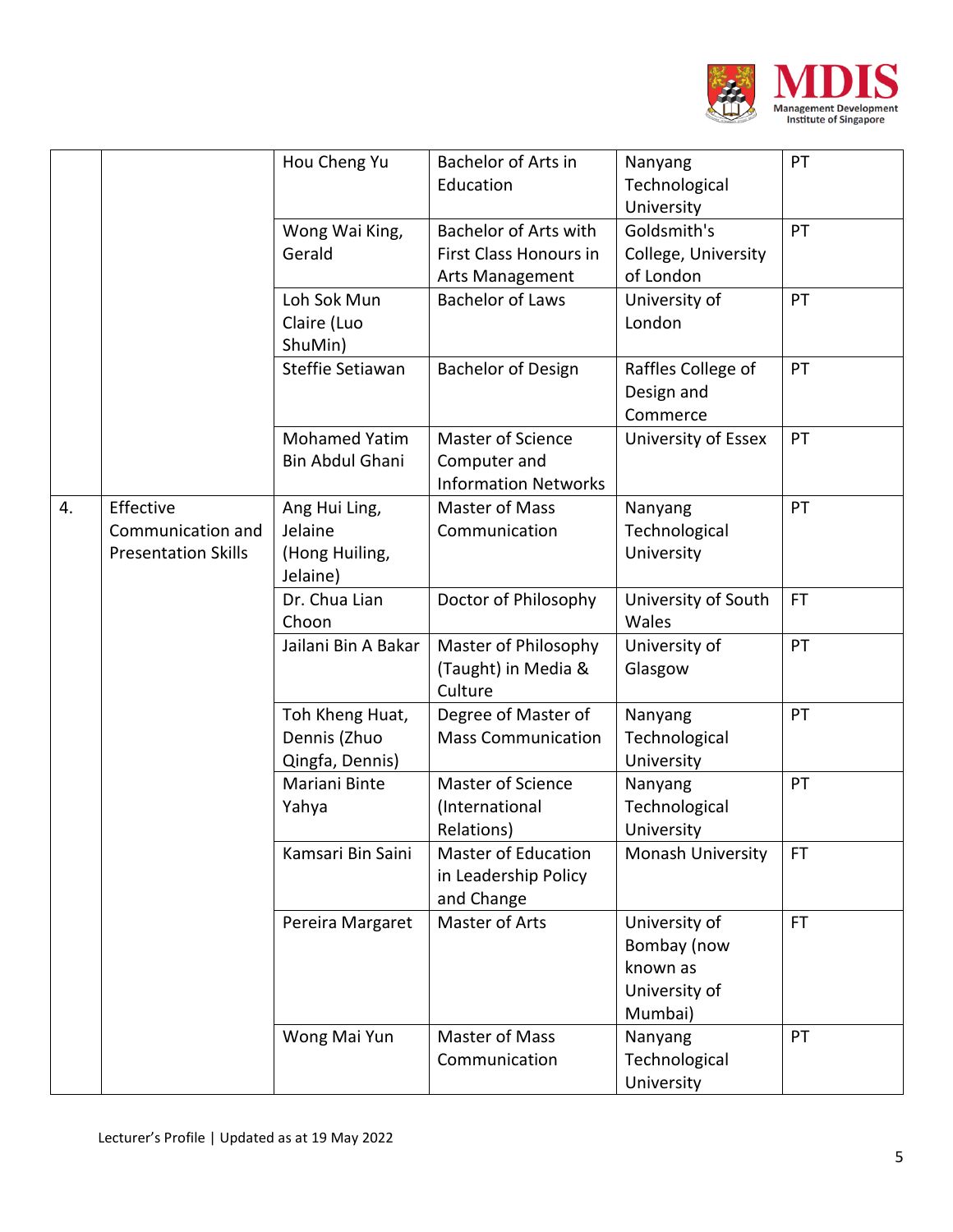

|    |                            | Yan May Cheng        | Master of Arts in             | <b>National University</b> | FT. |
|----|----------------------------|----------------------|-------------------------------|----------------------------|-----|
|    |                            | <b>Ivy</b>           | <b>English Studies</b>        | of Singapore               |     |
|    |                            | Yasmin Abdeen        | <b>Master of Education</b>    | University of              | PT  |
|    |                            | Mrs. Yasmin Rauff    |                               | Southern                   |     |
|    |                            |                      |                               | Queensland                 |     |
|    |                            | Tan Keng Yong        | Master of Science in          | <b>National University</b> | PT  |
|    |                            |                      | <b>Electrical Engineering</b> | of Singapore               |     |
|    |                            | Paul Koh Chee        | Postgraduate Diploma          | De Montfort                | PT  |
|    |                            | Yong                 | in Computing                  | University                 |     |
|    |                            | Jennifer Mathew      | Master of Laws                | University of              | PT  |
|    |                            |                      |                               | London                     |     |
|    |                            | Mohamed              | Master of Arts in             | Goldsmith's                | PT  |
|    |                            | Saleem S/O Abdul     | <b>Creative Writing</b>       | College, University        |     |
|    |                            | Hadi                 |                               | of London                  |     |
|    |                            | Sharifah Shayma      | Bachelor of Media in          | Murdoch                    | PT  |
|    |                            | <b>Binte Syed</b>    | Radio                         | University                 |     |
|    |                            | Abdullah Alkaff      |                               |                            |     |
|    |                            | Wong Wai King,       | <b>Bachelor of Arts with</b>  | Goldsmith's                | PT  |
|    |                            | Gerald               | First Class Honours in        | College, University        |     |
|    |                            |                      | Arts Management               | of London                  |     |
|    |                            | Loh Sok Mun          | <b>Bachelor of Laws</b>       | University of              | PT  |
|    |                            | Claire (Luo          |                               | London                     |     |
|    |                            | ShuMin)              |                               |                            |     |
|    |                            | Tan Wei Wen          | Bachelor of Arts in           | Goldsmith's                | PT  |
|    |                            |                      | Design                        | College, University        |     |
|    |                            |                      | Communication                 | of London                  |     |
| 5. | <b>Engineering Science</b> | Dr. Raj Kamal S/O    | Doctor of Philosophy          | Nanyang                    | PT  |
|    |                            | <b>Abdul Rasheed</b> |                               | Technological              |     |
|    |                            |                      |                               | University                 |     |
|    |                            | Dr. Tan Kim Piew     | Doctor of Philosophy          | The University of          | FT  |
|    |                            | (Chen Jinbiao)       |                               | Sheffield                  |     |
|    |                            | Koh Thong Boon       | <b>Master of Engineering</b>  | Nanyang                    | PT  |
|    |                            | (Xu Tongwen)         |                               | Technological              |     |
|    |                            |                      |                               | University                 |     |
|    |                            | Wong Yuen Siang      | Degree of Master of           | <b>National University</b> | PT  |
|    |                            |                      | <b>Science of Mechanical</b>  | of Singapore               |     |
|    |                            |                      | Engineering                   |                            |     |
|    |                            | Kum Yee Lum          | Degree of Master of           | Nanyang                    | PT  |
|    |                            | (Gan Yulin)          | Science                       | Technological              |     |
|    |                            |                      | (Environmental                | University                 |     |
|    |                            |                      | Engineering)                  |                            |     |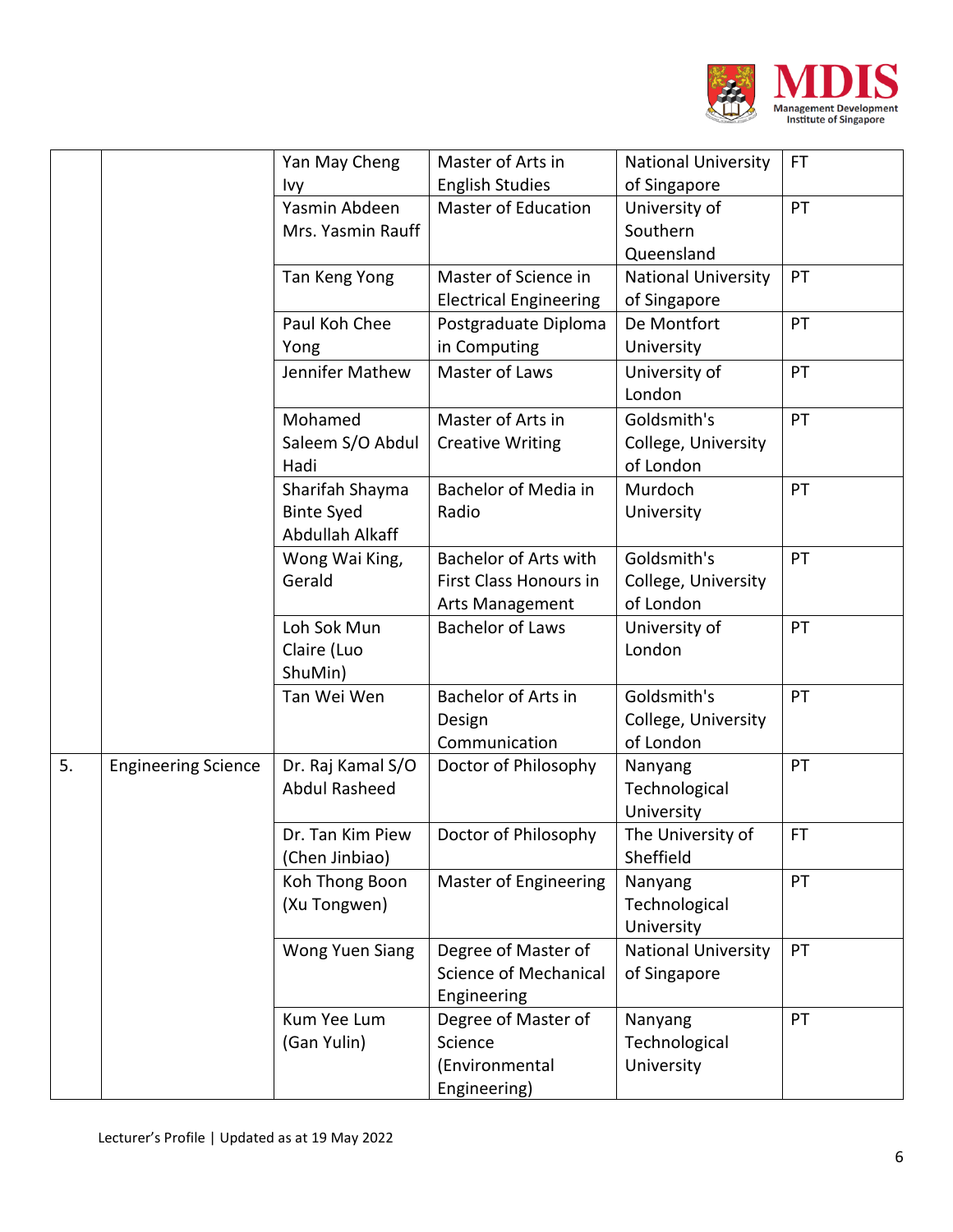

| 6. | Life Sciences      | Dr. Rajarshi             | Doctor of Philosophy      | Jadavpur                         | <b>FT</b> |
|----|--------------------|--------------------------|---------------------------|----------------------------------|-----------|
|    |                    | Sankar Ray               | in Science                | University                       |           |
|    |                    | Dr. Sunesh               | Doctor of Philosophy      | University of Pune               | <b>FT</b> |
|    |                    | Keecheril                | (Microbiology)            |                                  |           |
|    |                    | Augustine                |                           |                                  |           |
| 7. | Marketing,         | Tan Kien Chiang          | Master of Science         | University of                    | <b>FT</b> |
|    | Advertising &      |                          | with Commendation         | Hertfordshire                    |           |
|    | Promotions         |                          | in International          |                                  |           |
|    |                    |                          | <b>Business</b>           |                                  |           |
|    |                    | Toh Kheng Huat,          | Degree of Master of       | Nanyang                          | PT        |
|    |                    | Dennis (Zhuo             | <b>Mass Communication</b> | Technological                    |           |
|    |                    | Qingfa, Dennis)          |                           | University                       |           |
|    |                    | Dr. Kurian Alby<br>Anand | Doctor of Philosophy      | <b>CMJ University</b>            | <b>FT</b> |
|    |                    | Long Foong Ling          | Degree of Master of       | <b>The National</b>              | PT        |
|    |                    |                          | Science (Marketing)       | University of                    |           |
|    |                    |                          |                           | Singapore                        |           |
|    |                    | Foo Fong Lin             | Degree of Bachelor of     | <b>The National</b>              | PT        |
|    |                    |                          | <b>Business</b>           | University of                    |           |
|    |                    |                          | Administration            | Singapore                        |           |
|    |                    | Jeyandran                | <b>Master of Business</b> | University of                    | PT        |
|    |                    | Nadarajah                | Administration            | Wisconsin-Madison                |           |
|    |                    | @Jeyandran S/O           |                           |                                  |           |
|    |                    | Nadarajah                |                           |                                  |           |
|    |                    | Ong Pei Ling             | <b>Master of Business</b> | Curtin University of             | PT        |
|    |                    |                          | (Strategic Marketing)     | Technology                       |           |
|    |                    | Tan Wei Wen              | Bachelor of Arts in       | Goldsmith's                      | PT        |
|    |                    |                          | Design<br>Communication   | College, University<br>of London |           |
| 8. | <b>Mathematics</b> | Deepthi Yerrama          | Master of Technology      | Jawaharlal Nehru                 | PT        |
|    |                    | Reddy                    | in Electrical Power       | Technological                    |           |
|    |                    |                          | Engineering               | University                       |           |
|    |                    | Zhang Zhuomin            | Degree of Master of       | <b>National University</b>       | PT        |
|    |                    |                          | Science (Electrical       | of Singapore                     |           |
|    |                    |                          | Engineering)              |                                  |           |
|    |                    | Wong Yuen Siang          | Degree of Master of       | <b>National University</b>       | PT        |
|    |                    |                          | Science of Mechanical     | of Singapore                     |           |
|    |                    |                          | Engineering               |                                  |           |
|    |                    | Ho Chong Chye            | Master of Science         | Nanyang                          | PT        |
|    |                    | (He Zhongcai)            | (Electronics)             | Technological                    |           |
|    |                    |                          |                           | University                       |           |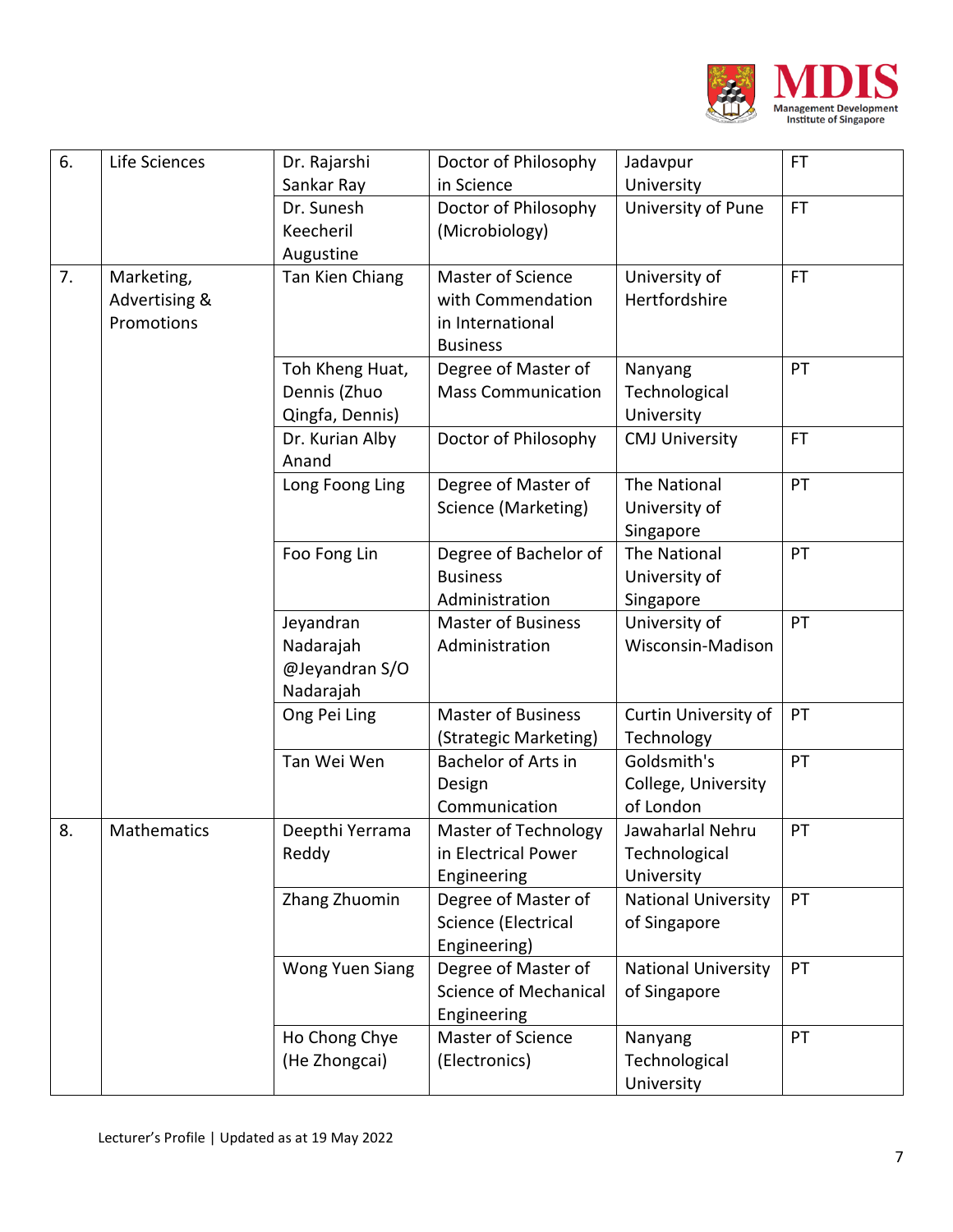

| 9.  | Practice of Fashion<br>and Digital Design    | Lai Yanru                               | <b>Bachelor of Arts with</b><br><b>First Class Honours</b>                    | University of East<br>London                 | <b>FT</b> |
|-----|----------------------------------------------|-----------------------------------------|-------------------------------------------------------------------------------|----------------------------------------------|-----------|
|     |                                              | Xu Renchao                              | <b>Bachelor of Arts with</b><br>First Class Honours in<br>Fashion             | University of<br>Northumbria at<br>Newcastle | <b>FT</b> |
|     |                                              | Zhu Zicheng                             | Graduate Diploma in<br><b>Fashion Design</b><br>Technology                    | University of the<br>Arts London             | PT        |
|     |                                              | Steffie Setiawan                        | <b>Bachelor of Design</b>                                                     | Raffles College of<br>Design and<br>Commerce | PT        |
|     |                                              | Ace Chia Xie<br>Jieying                 | <b>Bachelor of Design</b>                                                     | Raffles College of<br>Design and<br>Commerce | PT        |
| 10. | Principles and<br>Practices of<br>Management | Tan Kien Chiang                         | Master of Science<br>with Commendation<br>in International<br><b>Business</b> | University of<br>Hertfordshire               | <b>FT</b> |
|     |                                              | Dr. K Thomas<br>Abraham                 | Doctor of Philosophy                                                          | University of South<br>Australia             | PT        |
|     |                                              | Yu Shilong                              | <b>Master of Business</b><br>Administration                                   | <b>INSEAD</b>                                | PT        |
|     |                                              | Koh Hong John                           | <b>Master of Business</b><br>Administration                                   | <b>Brunel University</b>                     | PT        |
|     |                                              | Dr. Rajanayagam<br>Darwin Joseph        | Doctor of Philosophy<br>in Management                                         | Dravidian<br>University                      | <b>FT</b> |
| 11. | Programming<br>Principles and                | Dr. Bhatia Rama                         | Doctor of Philosophy                                                          | Jagannath<br>University                      | <b>FT</b> |
|     | Development                                  | Vaithilingam<br>Malarkodi               | <b>Bachelor</b> of<br>Engineering in<br>Telecommunication                     | Bangalore<br>University                      | PT        |
|     |                                              | Lau Chong Teck<br>Jackson               | <b>Master of Business</b><br>Administration                                   | Golden Gate<br>University                    | PT        |
|     |                                              | Chung Cheng<br>Pong                     | Master of Science in<br><b>Business Systems</b><br>Analysis and Design        | The City University,<br>London               | PT        |
|     |                                              | <b>Mohamed Yatim</b><br>Bin Abdul Ghani | Master of Science<br>Computer and<br><b>Information Networks</b>              | University of Essex                          | PT        |
|     |                                              | Ku Chee Chiang<br>William               | Master of Science<br>(Computing)                                              | <b>National University</b><br>of Singapore   | PT        |